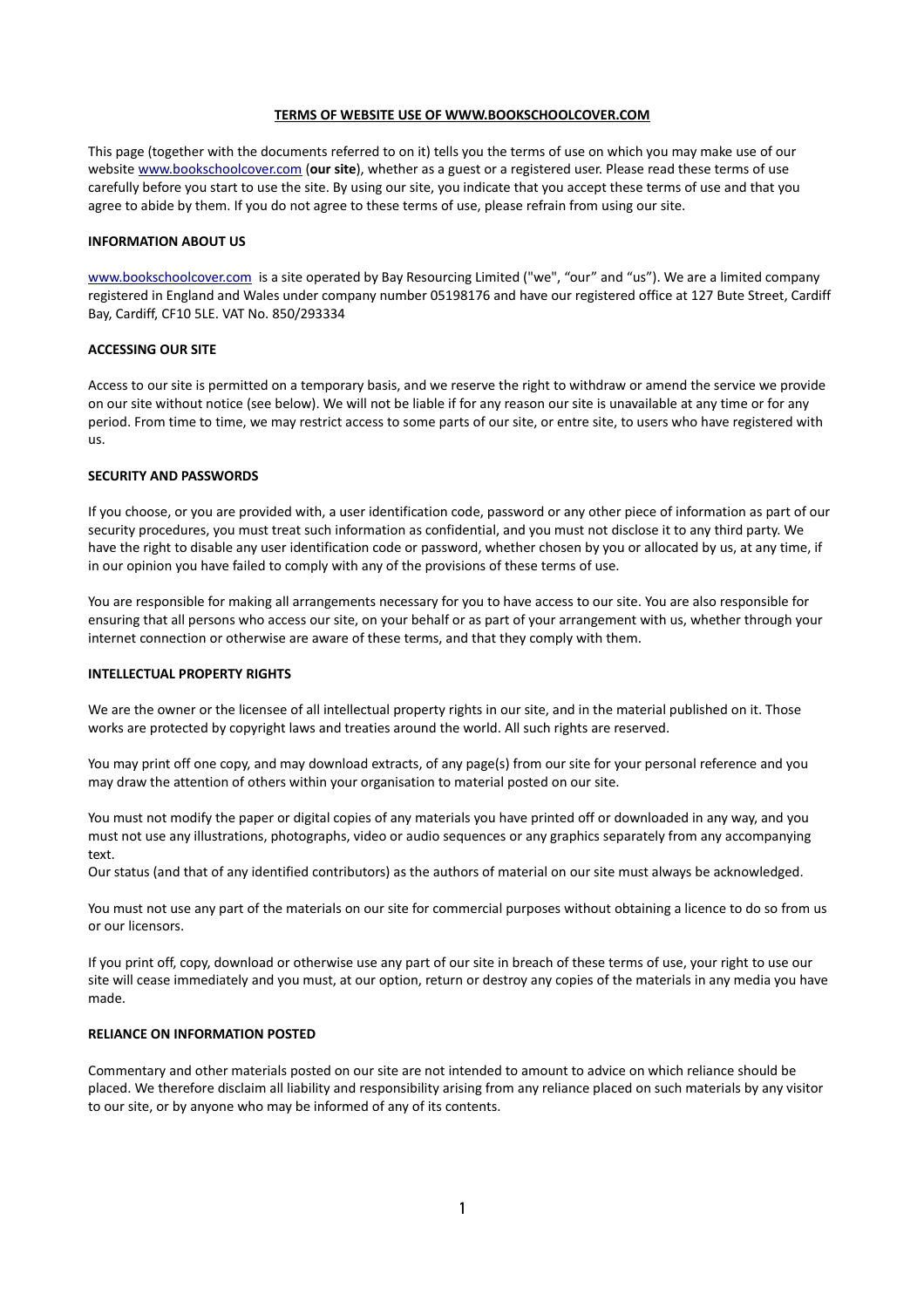# **OUR SITE CHANGES REGULARLY**

We aim to update our site regularly, and may change the content at any time. If the need arises, we may suspend access to our site, or close it indefinitely. Any of the material on our site may be out of date at any given time, and we are under no obligation to update such material.

## **OUR LIABILITY**

The material displayed on our site is provided without any guarantees, conditions or warranties as to its accuracy. To the extent permitted by law, we hereby expressly exclude:

- All conditions, warranties and other terms which might otherwise be implied by statute, common law or the law of equity.
- Any liability for any direct, indirect or consequential loss or damage incurred by any user in connection with our site or in connection with the use, inability to use, or results of the use of our site, any websites linked to it and any materials posted on it, including, without limitation any liability for:
- loss of income or revenue;
- loss of business;
- loss of profits or contracts;
- loss of anticipated savings;
- loss of data;
- loss of goodwill;
- wasted management or office time; and
- for any other loss or damage of any kind, however arising and whether caused by tort (including negligence),

breach of contract or otherwise, even if foreseeable.

This does not affect our liability for death or personal injury arising from our negligence, or our liability for fraudulent misrepresentation or misrepresentation as to a fundamental matter, or any other liability which cannot be excluded or limited under applicable law. Our liability shall in any event be limited to £10,000.

# **INFORMATION ABOUT YOU AND YOUR VISITS TO OUR SITE**

We process information about you in accordance with our [privacy policy](http://www.bayresourcing.com/cmsPages/view/Privacy-Policy) . By using our site you warrant that all data provided by you is accurate.

## **TRANSACTIONS CONCLUDED THROUGH OUR SITE**

Contracts for the supply of services formed through our site or as a result of visits made by you are governed by our terms and conditions of supply, a copy of which is provided to each customer prior to and also on acceptance of the order from the customer, or which can be obtained from our Business Manager by emailing [info@bayresourcing.com](mailto:info@bayresourcing.com) or calling 02920494560.

## **UPLOADING MATERIAL TO OUR SITE**

Any material you upload to our site will be considered non-confidential and non-proprietary, and we have the right to use, copy, distribute and disclose to third parties any such material for any purpose. We also have the right to disclose your identity to any third party who is claiming that any material posted or uploaded by you to our site constitutes a violation of their intellectual property rights, or of their right to privacy.

We will not be responsible, or liable to any third party, for the content or accuracy of any materials posted by you or any other user of our site.

We have the right to remove any material or posting you make on our site.